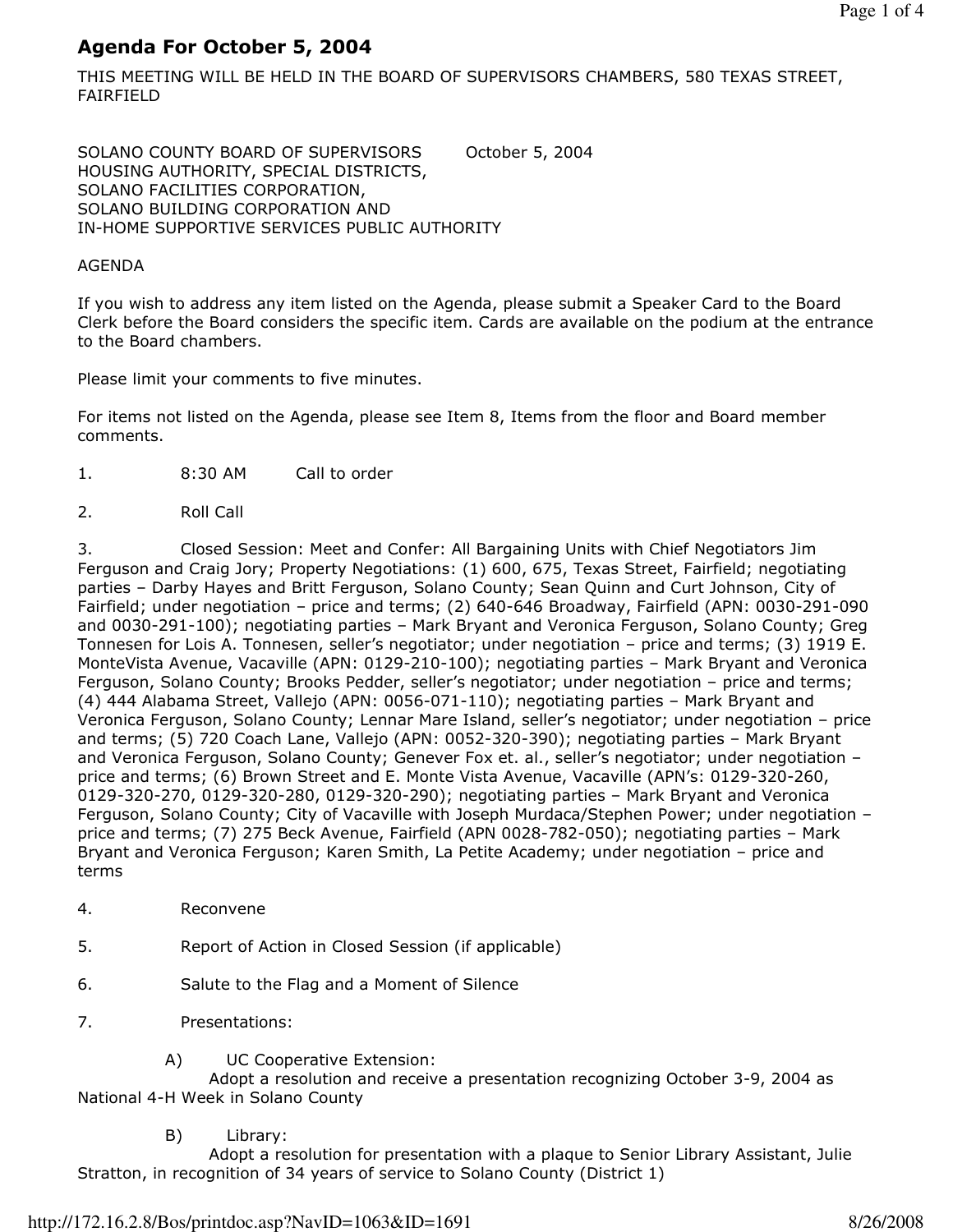## 8. Items from the floor and Board member comments

 This is your opportunity to address the Board on a matter not listed on the Agenda, but it must be within the subject matter jurisdiction of the Board. Please submit a Speaker Card before the first speaker is called and limit your comments to five minutes.

- 9. Additions to or Deletions from the Agenda
- 10. Public Comment on Consent Calendar

Each speaker shall have 5 minutes to address any or all items on the Consent Calendar.

- 11. Approval of the Agenda
- 12. Approval of Consent Calendar

The Board considers all matters listed under the Consent Calendar to be routine and will adopt them in one motion. There will be no discussion on these items before the Board votes on the motion unless Board members request specific items be discussed and/or removed from the Consent Calendar.

CONSENT CALENDAR

## GENERAL GOVERNMENT

13. Clerk of the Board of Supervisors:

 Approval of Minutes: Board of Supervisors September 14, 2004; Rural North Vacaville Water District September 14, 2004

14. Department of Information Technology/Elections Division:

 Authorize Registrar of Voters to conduct a Special Election for the City of Vacaville on March 8, 2005 related to Lower Lagoon Valley Specific Plan Project Proposal

HEALTH AND SOCIAL SERVICES: None

CRIMINAL JUSTICE: None

LAND USE/TRANSPORTATION: None

**OTHER** 

15. Agriculture:

Approval of resolution authorizing Agricultural Commissioner/Sealer to execute renewal contracts/agreements as listed for FY2004/05: Electronic Use Report and Certification, Nursery Inspection, Nematode, Organic, Glassy-Winged Sharpshooter, High Risk Pest Exclusion, Pest Detection Trapping, Sudden Oak death, Structural Applicator Exam, Weighmaster, Petroleum

SPECIAL DISTRICTS GOVERNED BY THE BOARD OF SUPERVISORS:

Rural North Vacaville Water District

16. Resources Management:

 Receive a report of delinquent accounts for unpaid monthly water service bills; set date for a noticed/published hearing to receive property owners' protests on delinquent accounts and charges;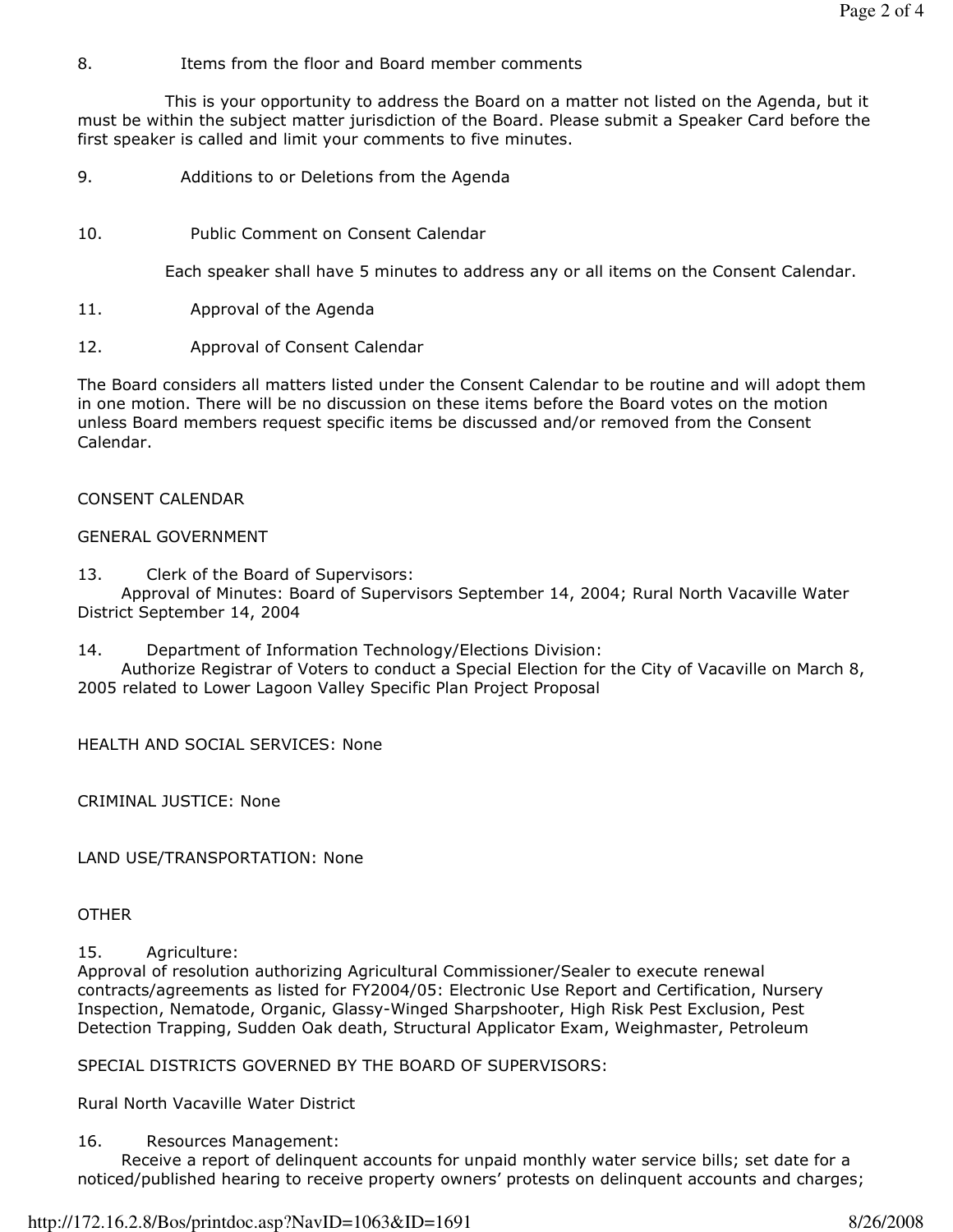adopt resolution of confirmation on delinquent accounts and charges; authorize General Manager to process documents for delinquent accounts and liens

Suggested date for noticed/published hearing: November 9, 2004 at 2:00 p.m.

## SCHEDULED CALENDAR

- 17. Rescheduled Consent Items: (Items pulled from Consent Calendar above)
- A) E)
- B) F)
- $(C)$   $G)$
- D) H)

## GENERAL GOVERNMENT

18. Board of Supervisors:

A) Consider the appointment of a Solano County representative to the Independent Taxpayers Watchdog Committee for the Traffic Relief Plan for Measure A (Supervisor Silva) (continued from September 28, 2004)

B) Receive a report on the status of the Vallejo Satellite Elections Office (Supervisor Kondylis)

19. County Administrator:

 A) Receive an overview of the 2004 legislative session and statewide propositions from Paul Yoder, Solano County's Legislative Advocate (continued from September 14, 2004)

 B) Consider the appointment of a Member and Alternate to the California State Association of Counties (CSAC) Board of Directors for 2005

## HEALTH AND SOCIAL SERVICES: None

### CRIMINAL JUSTICE

20. Sheriff/Coroner:

 Conduct a noticed/published hearing for approval of Solano County's Spending Plan for Supplemental Law Enforcement Services Fund appropriation totaling \$1,206,941 for Fiscal Year 2004-2005

### 21. Public Defender:

 Consider adopting a resolution amending Alphabetical list of Classes and Salaries to add classification of Chief Public Defender Investigator Unit #62 with approximate annual salary of \$73,528 - \$89,372; adopt a resolution amending the Allocation List to add 1.0 FTE Chief Public Defender Investigator position and delete 1.0 FTE Public Defender Investigator position in main Public Defender office; add 1.0 FTE Public Defender Investigator position in Conflict Defender office (continued from September 28, 2004)

LAND USE/TRANSPORTATION: None

OTHER: None

MISCELLANEOUS ITEMS

22. Appointments/Resignations to Boards and Commissions:

### A) Board of Supervisors:

Appointment of Rick Shafer, Lou Tobin, Martha Leong, Gary Zadnick (Chair), Lou Franchimon, Floyd Sanderson, Vice Chair, and John Peters to Nut Tree Airport Advisory Committee

### B) Board of Supervisors:

Appointment of Janice Rogala to Montezuma Fire Protection District Board of Commissioners (District